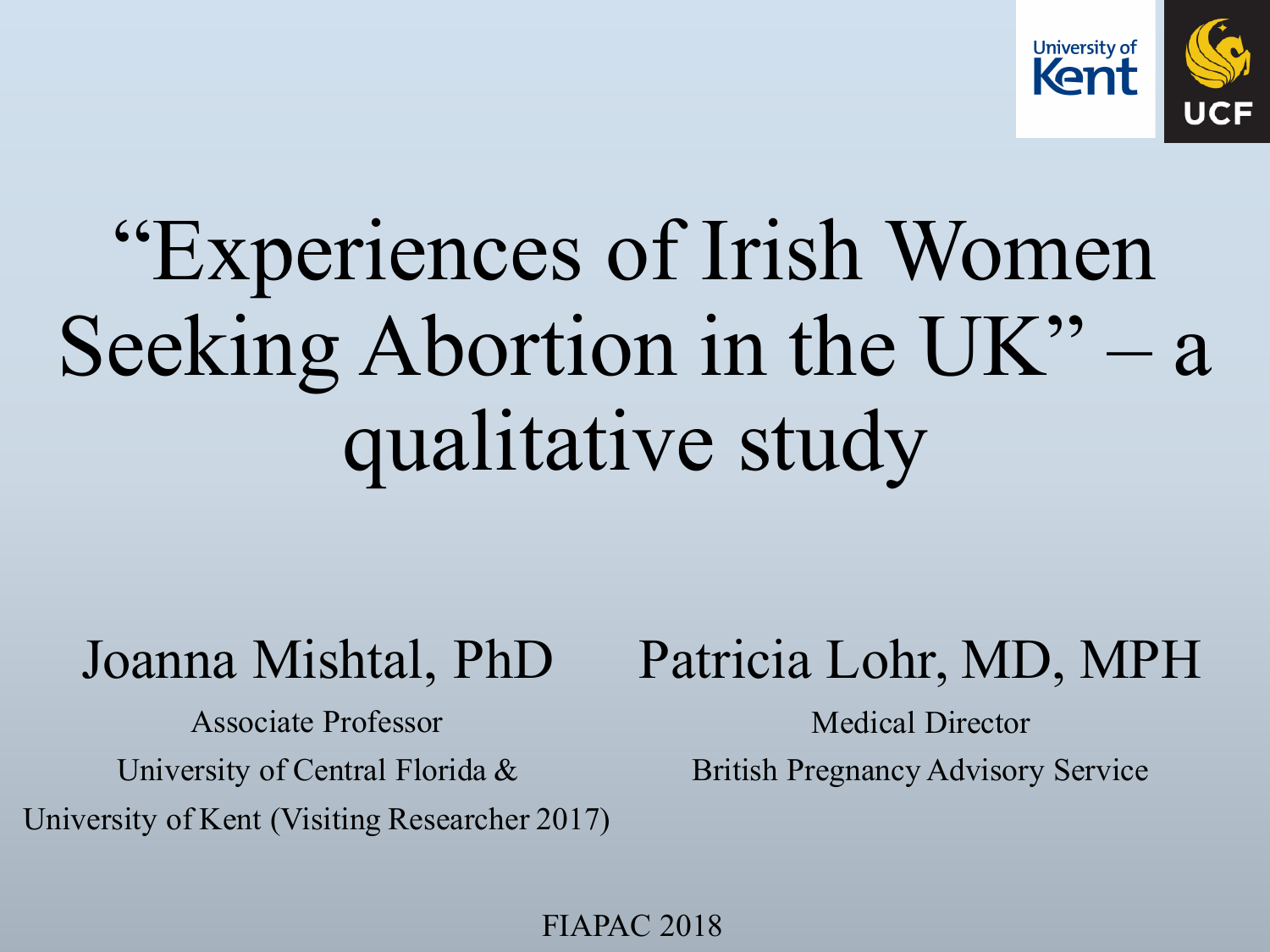## **Overview**

- § **Qualitative study** with 25 Irish (RoI) women traveling to the UK for abortion care
- Irish women's perspectives are poorly understood

#### **Research Questions**:

**1.)** Explanations of challenges faced when travelling to the UK for abortion.

**2.)** Explanations of any delays in receiving care?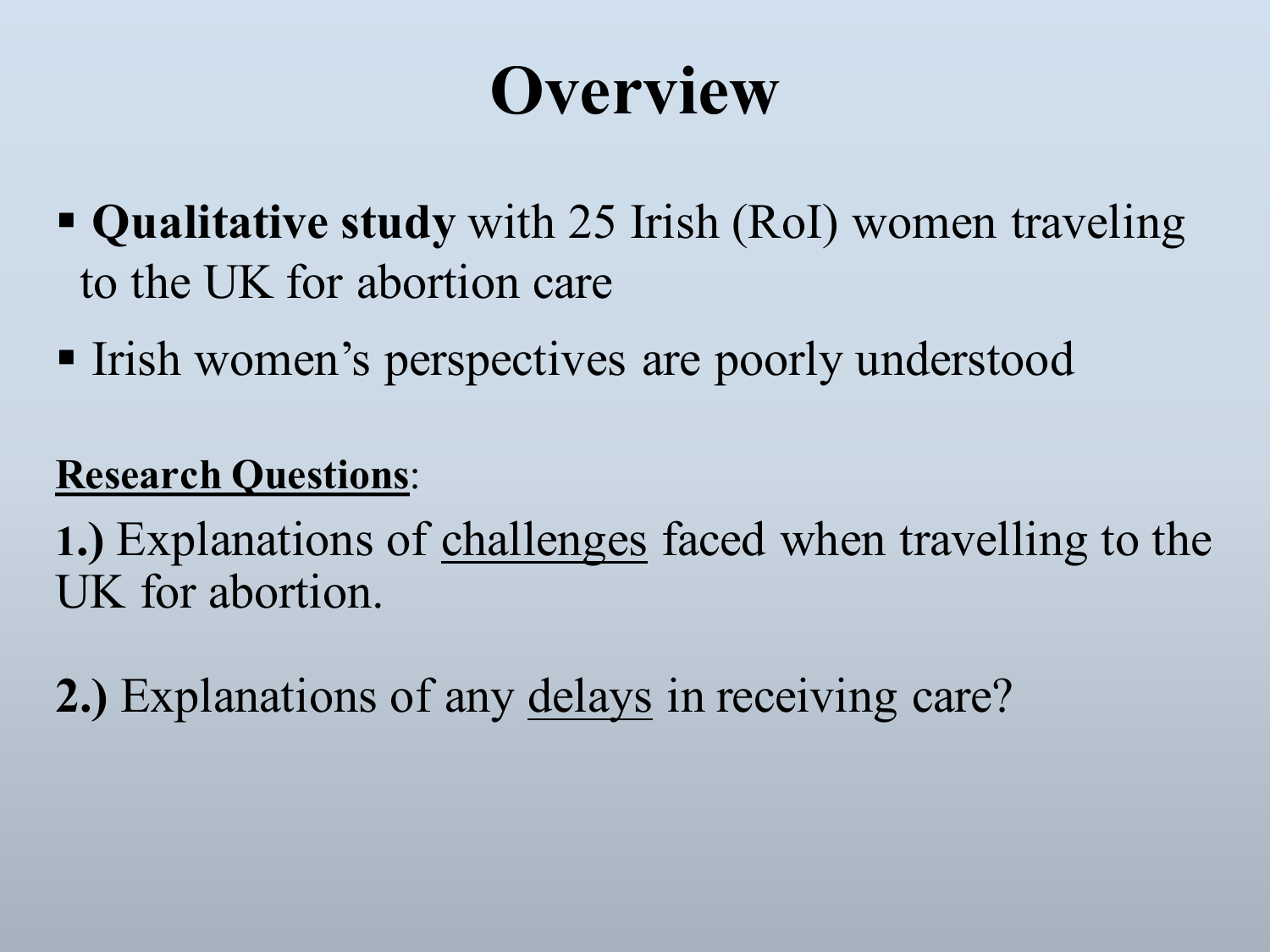## **Methods**

**Research Sites**: 2 British Pregnancy Advisory Service clinics in UK

- **Period:** Feb. June 2017
- **Methods:** 25 semistructured in-depth interviews **Length:** 20 - 50 minutes

#### **Eligibility**:

• adult women, citizens or permanent residents of RoI

#### **Ethics:**

§Approvals from UCF and BPAS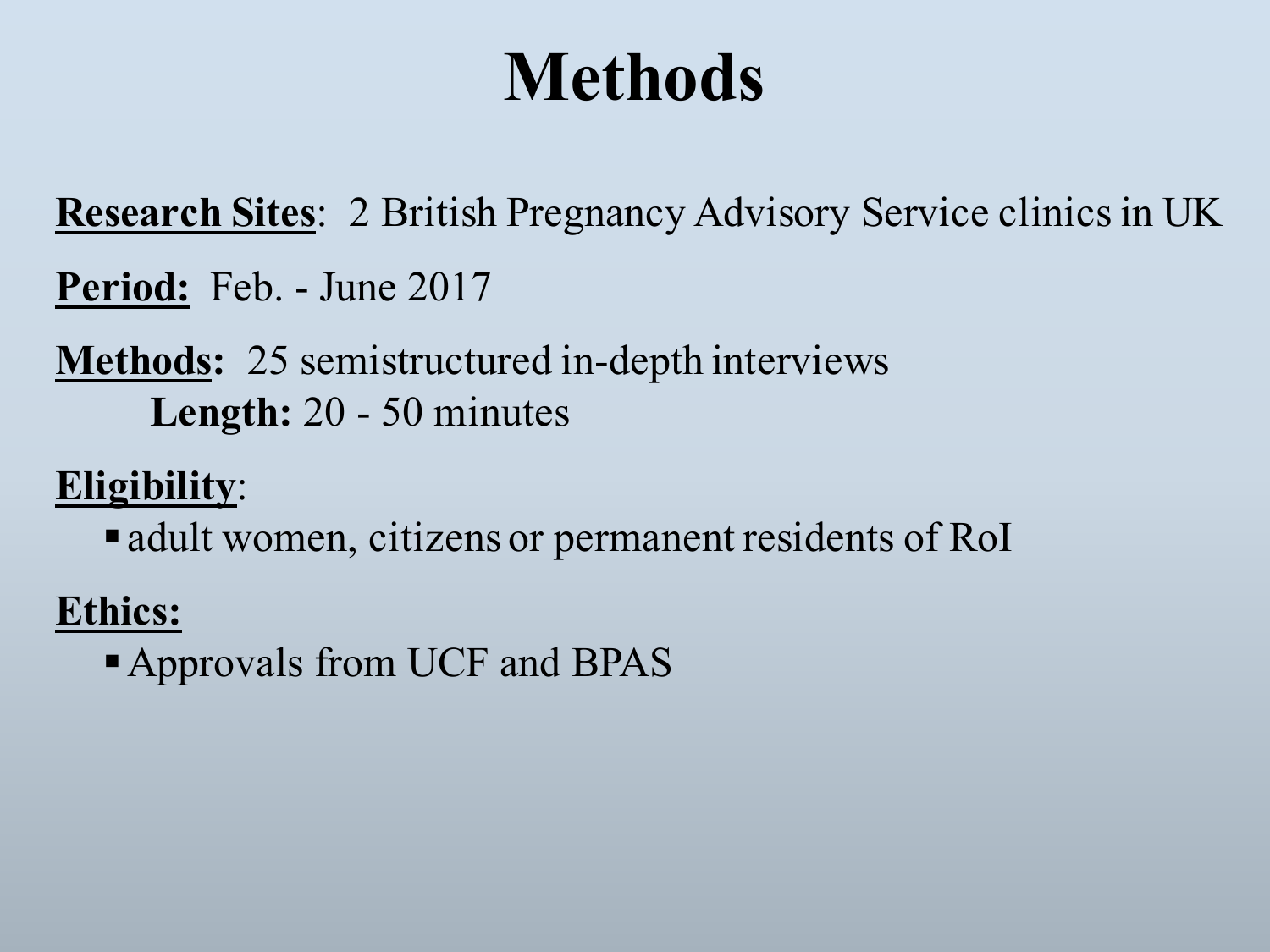## **Sample characteristics:**

- Age:  $19 43$  yo (17 in 20s, 6 in 30s)
- **GA range:**  $5 19 + 5$ **. Avg. GA:**  $9 + 6$ **.**
- § Avg. parity: 1.25
- Education: secondary education to Masters degree
- Income range: zero  $-$  €42,000/yr
- 20 of 25 travelled with a companion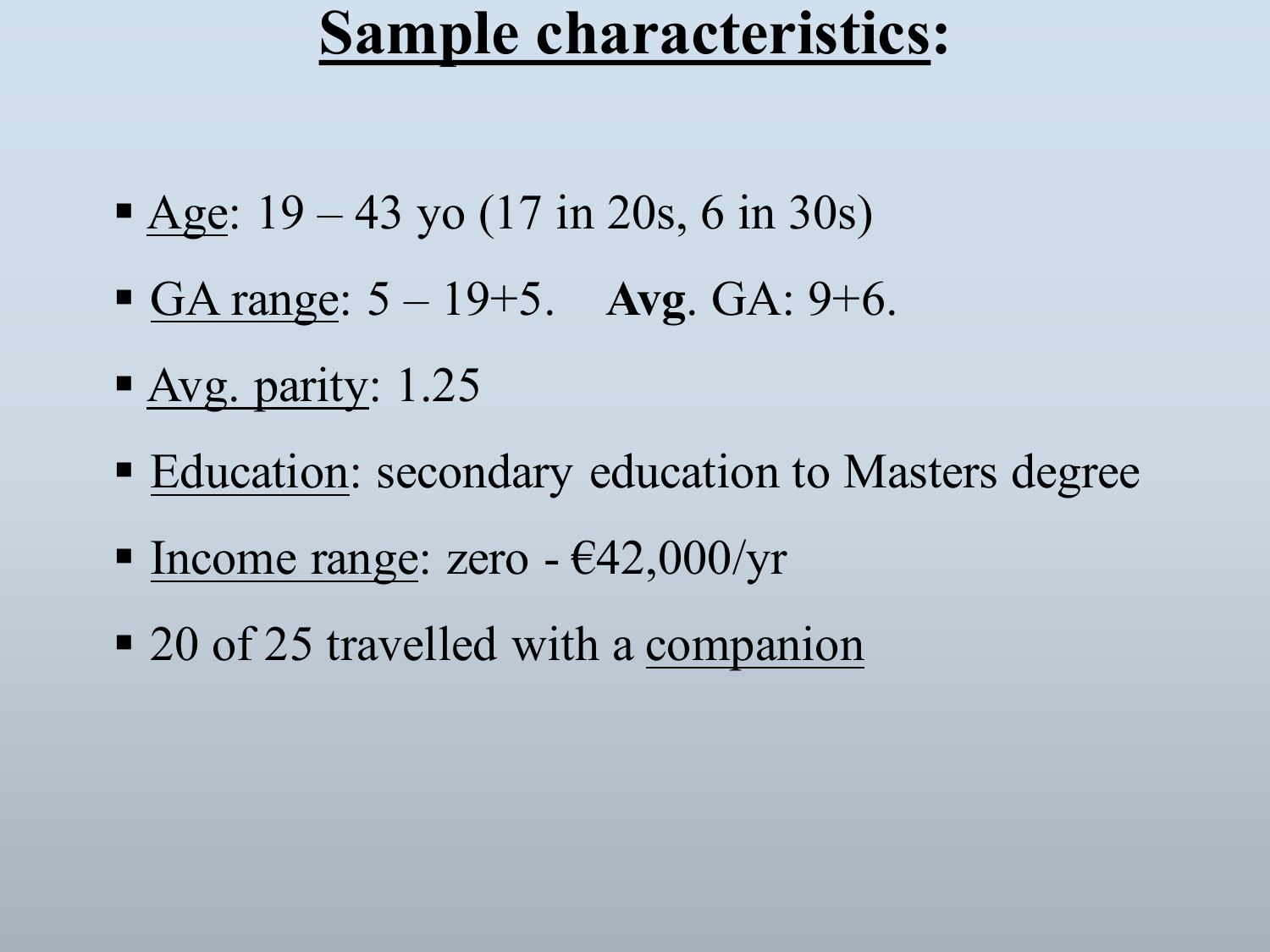#### **FINDING 1:**

## **Waiting for treatment was the main hardship due to "environment of secrecy".**

- Maneuvering interactions with people while waiting to travel
- Challenging to go to work when feeling sick

#### Representative Quote:

"The **hardest I suppose is just lying**. I mean nobody else knows apart from my boyfriend. I've been sick. I'm afraid if I'm out near mother because mothers know. Parents don't know I'm here. I put my phone on airplane mode because if my dad happens to ring, which he already has this morning, it's a foreign dial tone. So **I'm a nervous wreck**".

[R7, 26 yo, spa manager, West Ireland, GA: 7]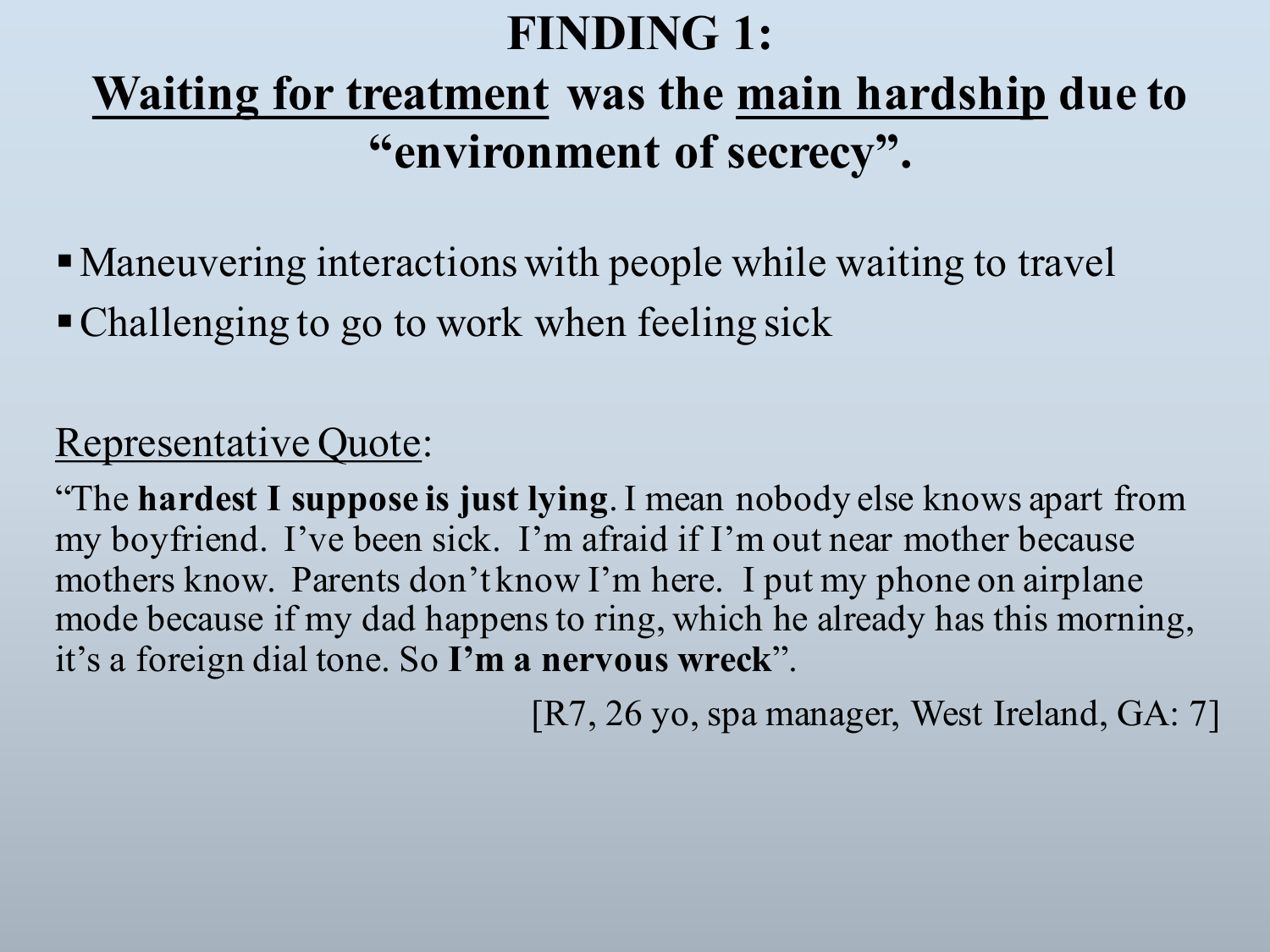## **FINDING 2: Women were delayed mainly due to:**

#### **a.) Financial difficulties:**

"Doctors who were helping us were like 'OK, we'll put you onto *Here2Help* who might be able to put you onto another company [Abortion] Support Network] that can help you pay for it'. It **took a while to arrange,**  which is why I'm so far along. If the money was there, I would've been able to go over straight away".

[R6, 22 yo, carer of chronically ill partner, Dublin, **GA: 19+5**]

#### **b.) Difficulty getting the Morning After Pill (refusal):**

"I was in Wexford. I went to three chemists they didn't have the morningafter pill. One man **refused me on age and weight**. The fella said he had it, but he wanted me to go see their local GP first. I was mortified, I never heard that before. Eventually, I got one and it didn't work".

[R25, 29 yo, health care assistant, Dublin, **GA: 14**]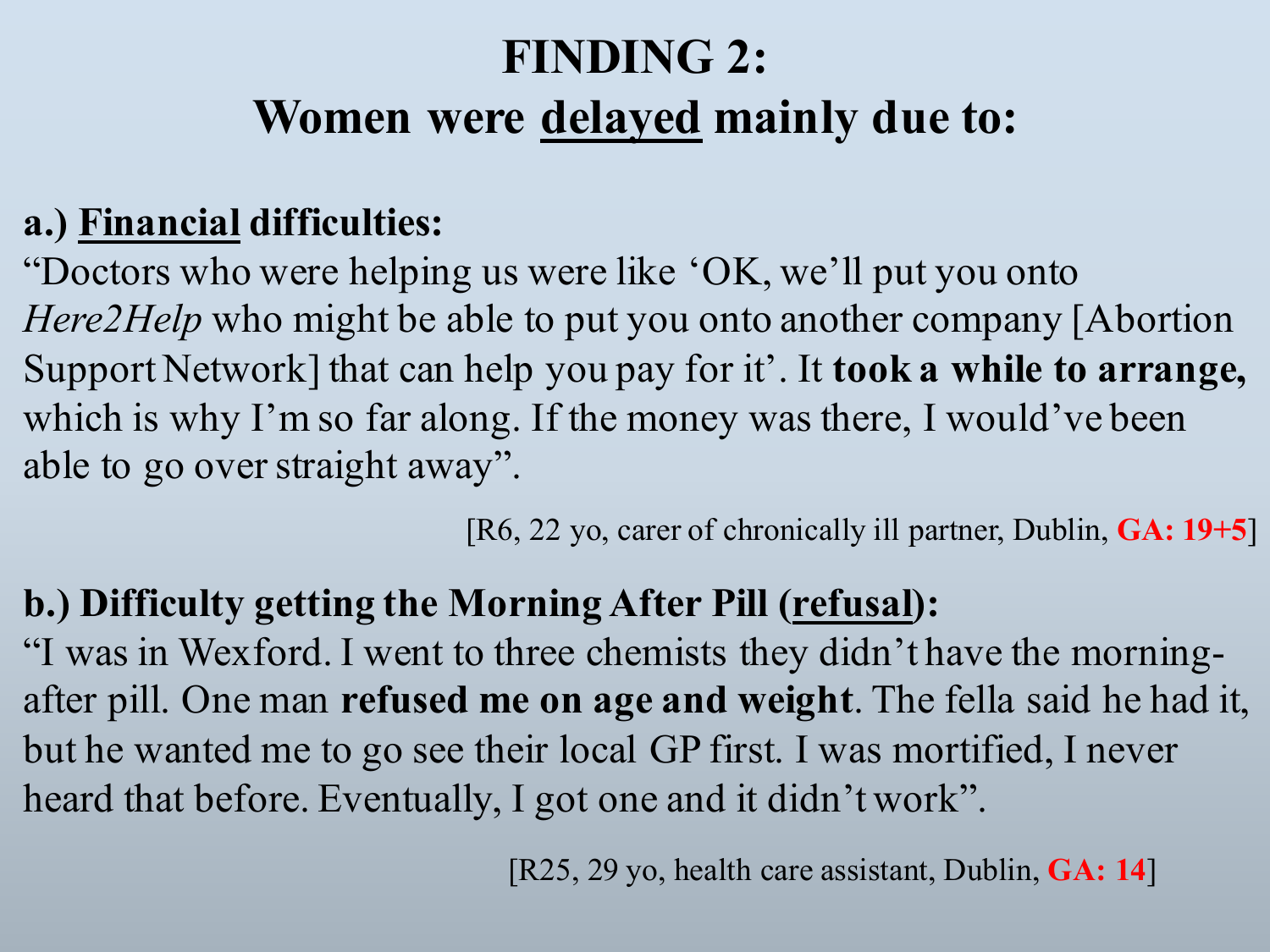#### **FINDING 3:**

#### **Equal method preference for surgical vs. medical abortion**

- 12 of 25 preferred medical abortion
- 13 of 25 preferred <u>surgical</u> option
	- 7 of 13 would opt for medical abortion if they could do it in Ireland

#### **Surgical preference:**

- "Get it done and over with" [R8]
- "It's less risk of anything happening afterwards if I fly back" [R4]
- "I'd just rather be asleep" [R17]

#### **Medical preference:**

- "Less of a big procedure" [R4]
- "I don't like being asleep" [R19]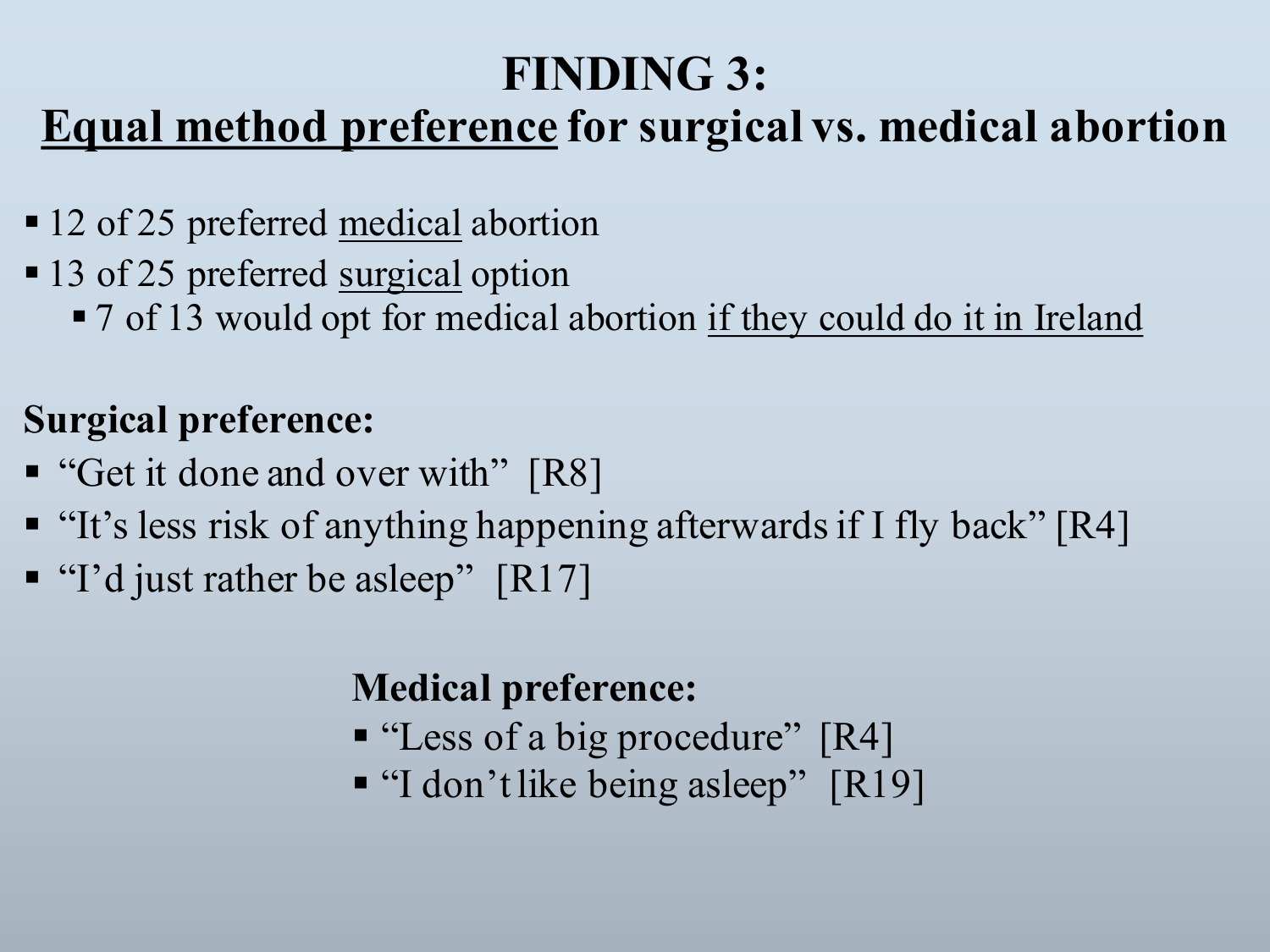## **Concluding comments:**

Irish clients experience significant hardships when traveling:

- §**Culture** of abortion secrecy
- §**Financial**
- §**Logistical**: navigating new airports, cities; getting time off work and overnight childcare

#### 2018 Referendum outcome:

§ Impact unclear, since plan for **medical abortion** provided **by GPs**

#### Travel to continue:

- § If prefer surgical care
- $\blacksquare$  If GA 12 24 weeks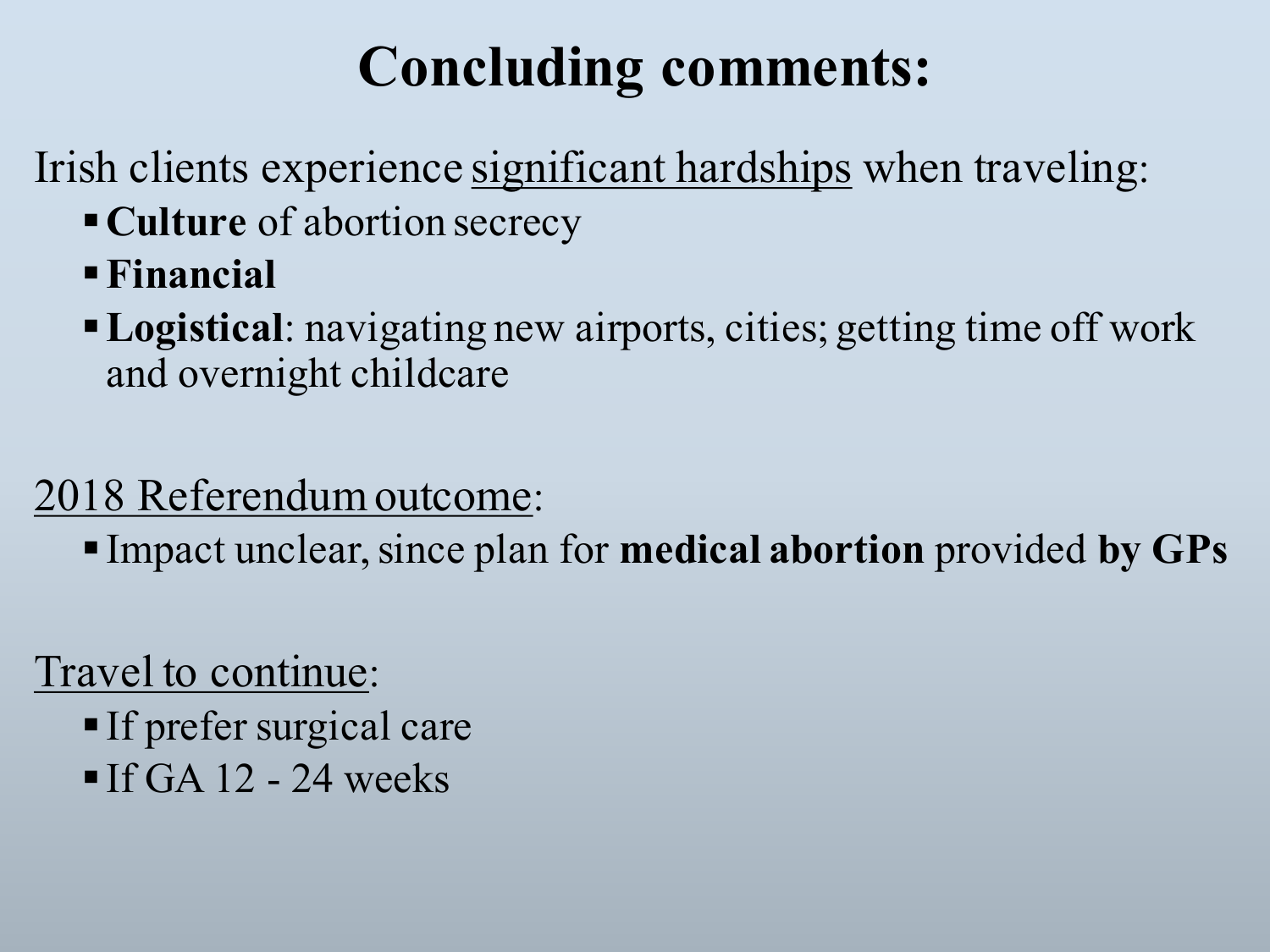Thank you!

Email: jmishtal@ucf.edu